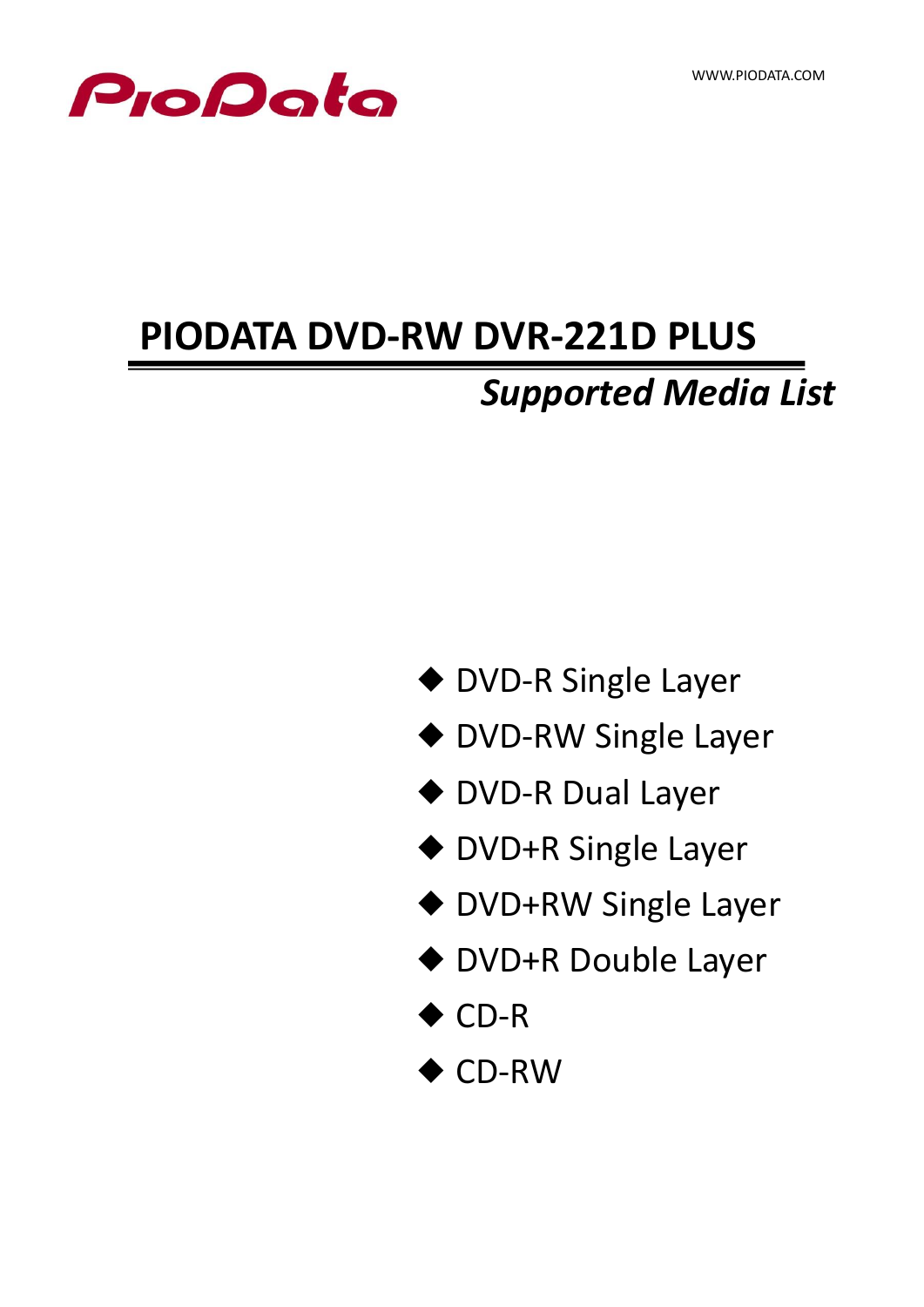## **Disc Group : DVD-R**

|                |                    |                   |    |    |    | <b>Writing Speed</b> |     |                              |
|----------------|--------------------|-------------------|----|----|----|----------------------|-----|------------------------------|
| No.            | <b>Disc Brand</b>  | Disc MID Code     | 4X | 6X | 8X | 12X                  | 16X | 24X                          |
| $\mathbf{1}$   | <b>TAIYO YUDEN</b> | <b>TYG03</b>      | Υ  | Y  | Y  | Y                    | Y   | Y                            |
| $\overline{2}$ | <b>CMC</b>         | CMC MAG.AM3       | Υ  | Υ  | Υ  | Υ                    | Y   |                              |
| 3              | <b>DAXON</b>       | DAXON016S         | Υ  | Y  | Υ  | Y                    | Y   | $\qquad \qquad \blacksquare$ |
| 4              | <b>FTI</b>         | FTI RG16          | Υ  | Υ  | Υ  | Υ                    | Y   | $\overline{\phantom{a}}$     |
| 5              | <b>GIGASTORAGE</b> | GSC005            | Υ  | Y  | Υ  | Υ                    | Y   |                              |
| 6              | <b>INFOMEDIA</b>   | INFOMEDIAR30      | Y  | Υ  | Υ  | Υ                    | Y   | $\blacksquare$               |
| 7              | <b>MAXELL</b>      | MXL RG04          | Y  | Y  | Y  | Υ                    | Y   | -                            |
| 8              | <b>MOSER BAER</b>  | MBI 01RG40        | Υ  | Y  | Υ  | Υ                    | Y   |                              |
| 9              | <b>MKM</b>         | MCC 03RG20        | Y  | Y  | Υ  | Υ                    | Y   |                              |
| 10             | <b>OPTODISC</b>    | OPTODISCR016      | Υ  | Υ  | Υ  | Y                    | Y   | $\blacksquare$               |
| 11             | <b>PRINCO</b>      | PRINCORGM1        | Υ  | Y  | Υ  | Υ                    | Y   |                              |
| 12             | <b>PRODISC</b>     | ProdiscF02        | Y  | Y  | Υ  | Υ                    | Y   |                              |
| 13             | <b>PRODISC</b>     | ProdiscS05        | Y  | Υ  | Υ  | Υ                    | Y   | $\overline{\phantom{0}}$     |
| 14             | <b>RITEK</b>       | RITEKF1           | Y  | Y  | Y  | Y                    | Y   | -                            |
| 15             | SONY               | SONY16D1          | Y  | Y  | Υ  | Υ                    | Y   |                              |
| 16             | <b>TDK</b>         | TTH <sub>02</sub> | Y  | Υ  | Υ  | Υ                    | Y   |                              |
| 17             | <b>UME</b>         | <b>UME02</b>      | Y  | Y  | Y  | Υ                    | Υ   |                              |

#### *[ Disc type ] : DVD-R 16X Single Layer*

#### *[ Disc type ] : DVD-R 8X Single Layer*

|     |                  | Disc MID Code | <b>Writing Speed</b> |    |    |                          |  |  |
|-----|------------------|---------------|----------------------|----|----|--------------------------|--|--|
| No. | Disc Brand       |               | 4X                   | 6X | 8X |                          |  |  |
| 1   | <b>CMC</b>       | CMC MAG.AE1   | Υ                    | Υ  | Υ  |                          |  |  |
| 2   | <b>MAXELL</b>    | MXL RG03      | Υ                    | Υ  | Υ  |                          |  |  |
| 3   | <b>MKM</b>       | MCC 02RG20    | Υ                    | Υ  | Υ  |                          |  |  |
| 4   | <b>DAXON</b>     | DAXON008S     | Υ                    | Υ  | Υ  |                          |  |  |
| 5.  | <b>OPTODISC</b>  | OPTODISCR008  | Υ                    | γ  | Υ  | $\overline{\phantom{0}}$ |  |  |
| 6   | <b>INFOMEDIA</b> | INFOMEDIAR20  | Υ                    | Υ  | Υ  |                          |  |  |
| 7   | <b>PRINCO</b>    | PRINCO8X02    | Υ                    | Υ  | Υ  |                          |  |  |
| 8   | <b>PRODISC</b>   | ProdiscF01    | Υ                    | γ  | Υ  |                          |  |  |
| 9   | <b>PRODISC</b>   | ProdiscS04    | Υ                    | Υ  | Υ  |                          |  |  |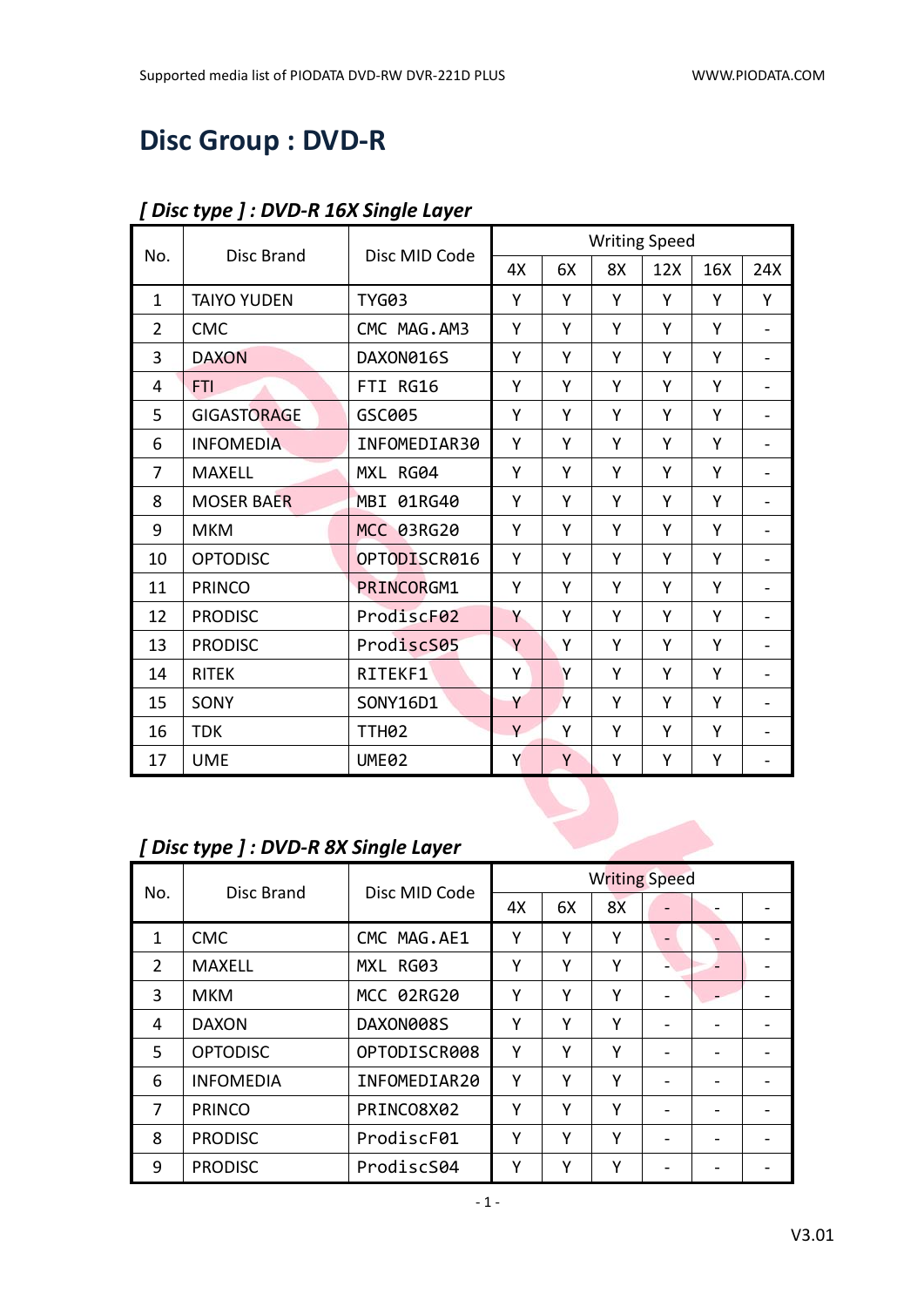| 10 | <b>RITEK</b>       | RITEKG05     | v | v | - |  |
|----|--------------------|--------------|---|---|---|--|
| 11 | SONY               | SONY08D1     |   |   | - |  |
| 12 | <b>TAIYO YUDEN</b> | <b>TYG02</b> |   |   | - |  |
| 13 | TDK                | TTH01        |   |   | - |  |
| 14 | TDK                | TTG02        |   |   | - |  |

#### *[ Disc type ] : DVD-R 4X Single Layer*

| No. |                   | Disc MID Code |    | <b>Writing Speed</b> |                          |  |
|-----|-------------------|---------------|----|----------------------|--------------------------|--|
|     | <b>Disc Brand</b> |               | 4Х |                      | $\overline{\phantom{0}}$ |  |
|     | <b>OPTODISC</b>   | OPTODISCR004  |    |                      | -                        |  |
|     | <b>PRINCO</b>     | <b>PRINCO</b> |    |                      | -                        |  |

### *[ Disc type ] : DVD-RW 6X Single Layer*

| No. |              | Disc MID Code |              |    | <b>Writing Speed</b>     |   |  |
|-----|--------------|---------------|--------------|----|--------------------------|---|--|
|     | Disc Brand   |               | 4Х           | 6X | $\overline{\phantom{0}}$ |   |  |
|     | <b>JVC</b>   | JVC1Victord7  | $\mathbf{v}$ |    |                          |   |  |
|     | <b>MKM</b>   | MKM 01RW6X01  |              |    |                          |   |  |
|     | <b>RITEK</b> | RITEKW06      |              |    |                          | - |  |

#### *[ Disc type ] : DVD-RW 4X Single Layer*

| No. | Disc Brand        | Disc MID Code | <b>Writing Speed</b> |  |  |  |  |  |
|-----|-------------------|---------------|----------------------|--|--|--|--|--|
|     |                   |               | 4X                   |  |  |  |  |  |
| 1   | <b>CMC</b>        | CMCW03        | Υ                    |  |  |  |  |  |
| 2   | <b>INFOMEDIA</b>  | INFOMEDIAA20  | Υ                    |  |  |  |  |  |
| 3   | <b>JVC</b>        | JVC0VictorD7  | Υ                    |  |  |  |  |  |
| 4   | <b>MOSER BAER</b> | MBI01RWG20    | Y                    |  |  |  |  |  |
| 5   | <b>MKM</b>        | MCC 01RW4X    | Y                    |  |  |  |  |  |
| 6   | <b>OPTODISC</b>   | OPTODISCW004  | Υ                    |  |  |  |  |  |
| 7   | <b>PRINCO</b>     | PRINCORW0004  | Υ                    |  |  |  |  |  |
| 8   | <b>PRODISC</b>    | ProdiscDW06   | Υ                    |  |  |  |  |  |
| 9   | <b>RITEK</b>      | RITEKW04      | Υ                    |  |  |  |  |  |
| 10  | <b>TDK</b>        | TDK601saku    | Υ                    |  |  |  |  |  |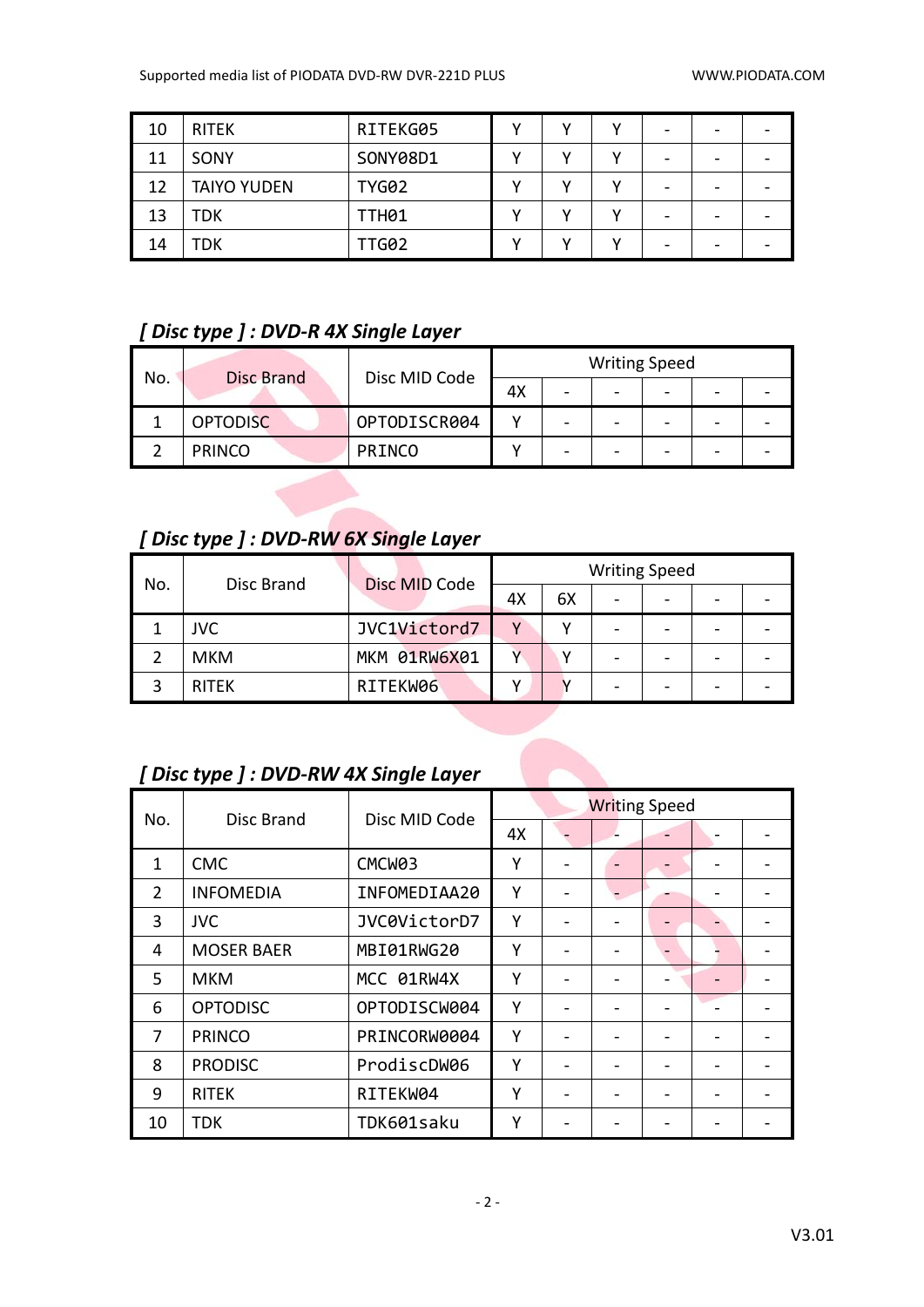|                |                   |                    | <b>Writing Speed</b> |  |  |  |  |  |
|----------------|-------------------|--------------------|----------------------|--|--|--|--|--|
| No.            | Disc Brand        | Disc MID Code      | 2X                   |  |  |  |  |  |
| 1              | <b>CMC</b>        | CMCW <sub>02</sub> | Υ                    |  |  |  |  |  |
| $\overline{2}$ | <b>JVC</b>        | JVC VictorW7       | Υ                    |  |  |  |  |  |
| 3              | <b>MOSER BAER</b> | MBI01RWG10         | Υ                    |  |  |  |  |  |
| 4              | <b>OPTODISC</b>   | OPTODISCW002       | γ                    |  |  |  |  |  |
| 5              | <b>MKM</b>        | MCC 01RW11n9       | Υ                    |  |  |  |  |  |
| 6              | <b>PRODISC</b>    | ProdiscDW04        | γ                    |  |  |  |  |  |
|                | <b>RITEK</b>      | RITEKW01           | γ                    |  |  |  |  |  |

*[ Disc type ] : DVD-RW 2X Single Layer*

#### *[ Disc type ] : DVD-R DL 8X (Dual Layer)*

| No. | Disc Brand         | Disc MID Code |    |    | <b>Writing Speed</b> |                              |  |
|-----|--------------------|---------------|----|----|----------------------|------------------------------|--|
|     |                    |               | 4X | 6X | 8X                   | $\qquad \qquad \blacksquare$ |  |
|     | <b>TAIYO YUDEN</b> | <b>TYG11</b>  | v  |    |                      |                              |  |
|     | <b>MOSER BAER</b>  | MBI05RD30     |    |    |                      | $\overline{\phantom{0}}$     |  |
| 3   | MKM                | MKM 03RD30    |    |    |                      |                              |  |
|     | <b>RITEK</b>       | RITEKP02      | v  |    |                      | -                            |  |

#### *[ Disc type ] : DVD-R DL 4X (Dual Layer)*

| No. |               |               |    | <b>Writing Speed</b> |  |  |
|-----|---------------|---------------|----|----------------------|--|--|
|     | Disc Brand    | Disc MID Code | 4X |                      |  |  |
|     | <b>MKM</b>    | MKM 01RD30    |    |                      |  |  |
|     | <b>PRINCO</b> | PRINCORDL05   |    |                      |  |  |
|     | <b>RITEK</b>  | RITEKP01      |    |                      |  |  |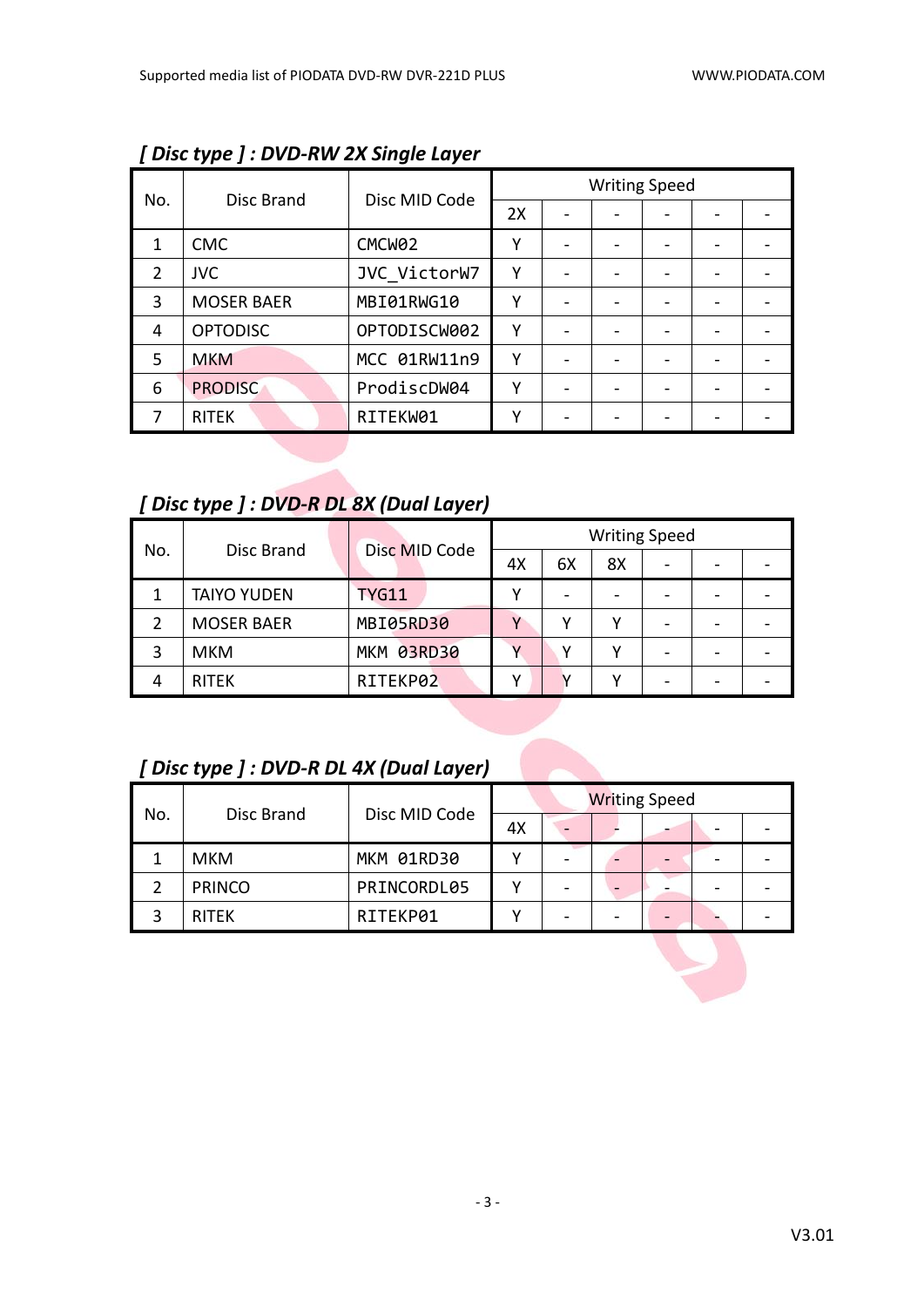## **Disc Group : DVD+R**

|                |                    | Disc MID Code      |    |    |    | <b>Writing Speed</b> |     |     |
|----------------|--------------------|--------------------|----|----|----|----------------------|-----|-----|
| No.            | Disc Brand         |                    | 4X | 6X | 8X | 12X                  | 16X | 24X |
| $\mathbf{1}$   | <b>TAIYO YUDEN</b> | YUDEN000T03        | Υ  | Υ  | Υ  | Y                    | Y   | Y   |
| $\overline{2}$ | <b>CMC</b>         | CMC MAG M01        | Υ  | Y  | Υ  | Υ                    | Y   |     |
| 3              | <b>DAXON</b>       | DAXON<br>AZ3       | Υ  | Υ  | Υ  | Υ                    | Y   |     |
| 4              | <b>FTI</b>         | <b>FTI</b><br>016  | Υ  | Y  | Υ  | Υ                    | Y   |     |
| 5              | <b>INFOMEDIA</b>   | INFOME R30         | Υ  | Y  | Υ  | Υ                    | Y   |     |
| 6              | <b>MAXELL</b>      | MAXELL 003         | Υ  | Y  | Υ  | Υ                    | Y   |     |
| $\overline{7}$ | <b>MOSER BAER</b>  | MBIPG101R05        | Υ  | Υ  | Y  | Υ                    | Y   |     |
| 8              | <b>MKM</b>         | <b>MCC</b><br>004  | Υ  | Y  | Υ  | Y                    | Y   |     |
| 9              | <b>OPTODISC</b>    | OPTODISCR16        | Υ  | Υ  | Υ  | Υ                    | Y   |     |
| 10             | <b>PRODISC</b>     | PRODISC R04        | Y  | Y  | Υ  | Y                    | Y   |     |
| 11             | <b>RITEK</b>       | F16<br>RITEK       | Υ  | Y  | Υ  | Υ                    | Y   |     |
| 12             | SONY               | D21<br><b>SONY</b> | Y  | Υ  | Υ  | Υ                    | Y   |     |
| 13             | <b>TDK</b>         | 003<br><b>TDK</b>  | Y  | Y  | Υ  | Υ                    | Y   |     |
| 14             | <b>UME</b>         | 003<br><b>AML</b>  | Υ  | Y  | Υ  | Υ                    | Υ   |     |

#### *[ Disc type ] : DVD+R 16X Single Layer*

# *[ Disc type ] : DVD+R 8X Single Layer*

| No.           |                    |               |    |    | <b>Writing Speed</b> |  |  |
|---------------|--------------------|---------------|----|----|----------------------|--|--|
|               | Disc Brand         | Disc MID Code | 4Х | 6X | 8X                   |  |  |
|               | <b>INFOMEDIA</b>   | INFOME R20    | γ  | ν  |                      |  |  |
| $\mathcal{P}$ | <b>MAXELL</b>      | MAXELL 002    | ٧  | v  | Υ                    |  |  |
| 3             | <b>MKM</b>         | MCC<br>003    | γ  | ν  |                      |  |  |
| 4             | <b>OPTODISC</b>    | OPTODISCOR8   | γ  | ν  | ν                    |  |  |
| 5             | <b>PRODISC</b>     | PRODISC R03   | γ  | ν  | ٧                    |  |  |
| 6             | <b>TAIYO YUDEN</b> | YUDEN000T02   | v  | ν  | ν                    |  |  |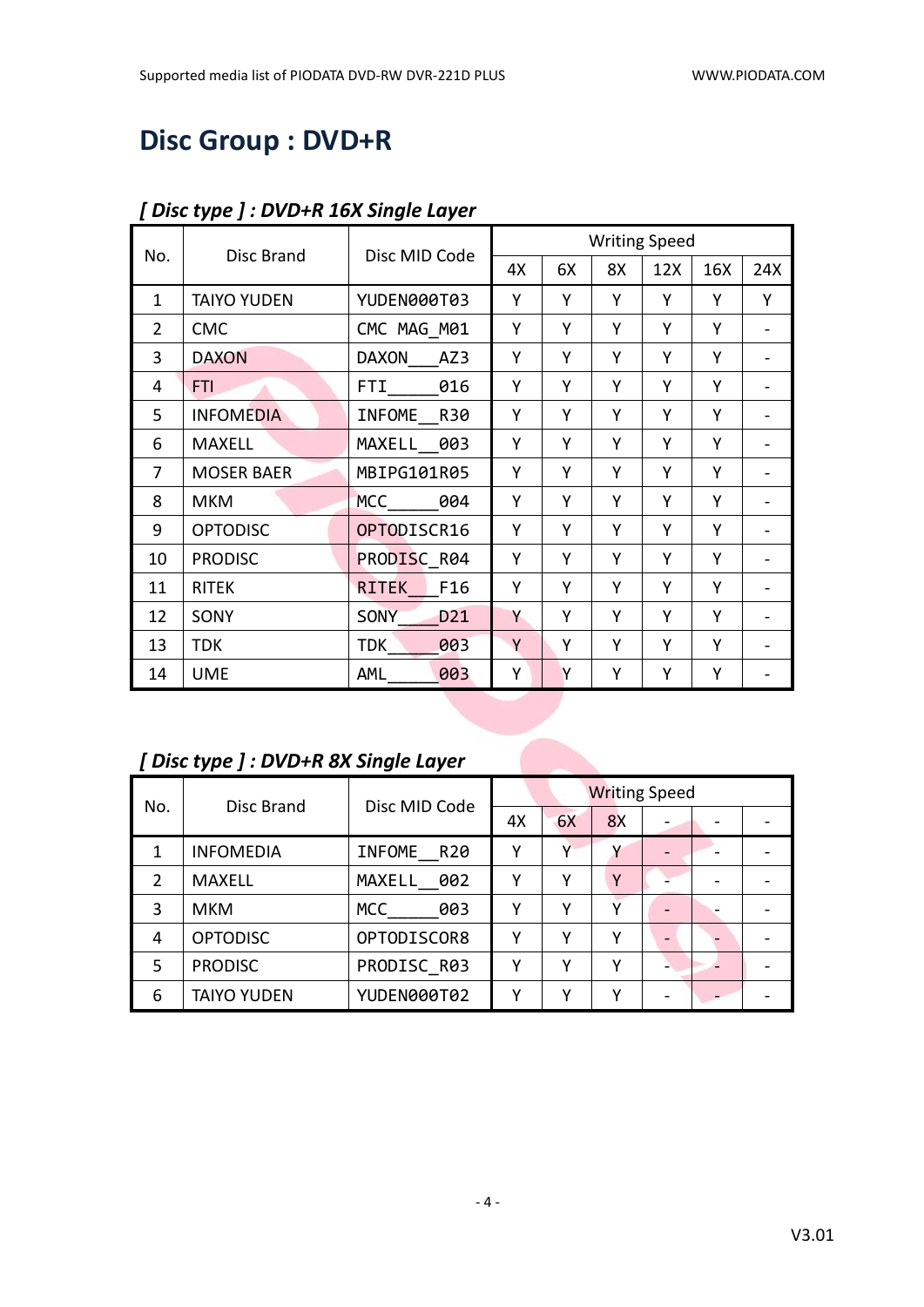| No. |                 |               |    | <b>Writing Speed</b> |  |  |
|-----|-----------------|---------------|----|----------------------|--|--|
|     | Disc Brand      | Disc MID Code | 4X | -                    |  |  |
|     | M-DISC          | MILLENIA001   |    | -                    |  |  |
|     | <b>OPTODISC</b> | OPTODISCOR4   |    |                      |  |  |

#### *[ Disc type ] : DVD+R 4X Single Layer*

#### *[ Disc type ] : DVD+RW 8X Single Layer*

| No. | <b>Disc Brand</b> | Disc MID Code       | <b>Writing Speed</b> |    |  |  |  |  |
|-----|-------------------|---------------------|----------------------|----|--|--|--|--|
|     |                   |                     | 6X                   | 8X |  |  |  |  |
|     | <b>CMC</b>        | CMC MAG W03         |                      | v  |  |  |  |  |
|     | <b>MKM</b>        | <b>MKM</b><br>A03   |                      |    |  |  |  |  |
| 3   | <b>RICOH</b>      | RICOHJPNW21         |                      |    |  |  |  |  |
| 4   | <b>RITEK</b>      | 008<br><b>RITEK</b> |                      |    |  |  |  |  |

#### *[ Disc type ] : DVD+RW 4X Single Layer*

| No.            | Disc Brand        | Disc MID Code       |    |  | <b>Writing Speed</b> |  |
|----------------|-------------------|---------------------|----|--|----------------------|--|
|                |                   |                     | 4X |  |                      |  |
| $\mathbf{1}$   | <b>CMC</b>        | CMC MAG W02         | Υ  |  |                      |  |
| $\overline{2}$ | <b>DAXON</b>      | <b>DAXON</b><br>D42 | Υ  |  |                      |  |
| 3              | <b>INFOMEDIA</b>  | INFODISCA10         | Υ  |  |                      |  |
| 4              | <b>MOSER BAER</b> | MBIPG101W04         | Υ  |  |                      |  |
| 5              | <b>MKM</b>        | <b>MKM</b><br>A02   | Y  |  |                      |  |
| 6              | <b>OPTODISC</b>   | OPTODISCOP4         | Υ  |  |                      |  |
| 7              | <b>RICOH</b>      | RICOHJPNW11         | Y  |  |                      |  |
| 8              | <b>RITEK</b>      | RITEK<br>004        | Y  |  |                      |  |
| 9              | SONY              | S11<br><b>SONY</b>  | Υ  |  |                      |  |
|                |                   |                     |    |  |                      |  |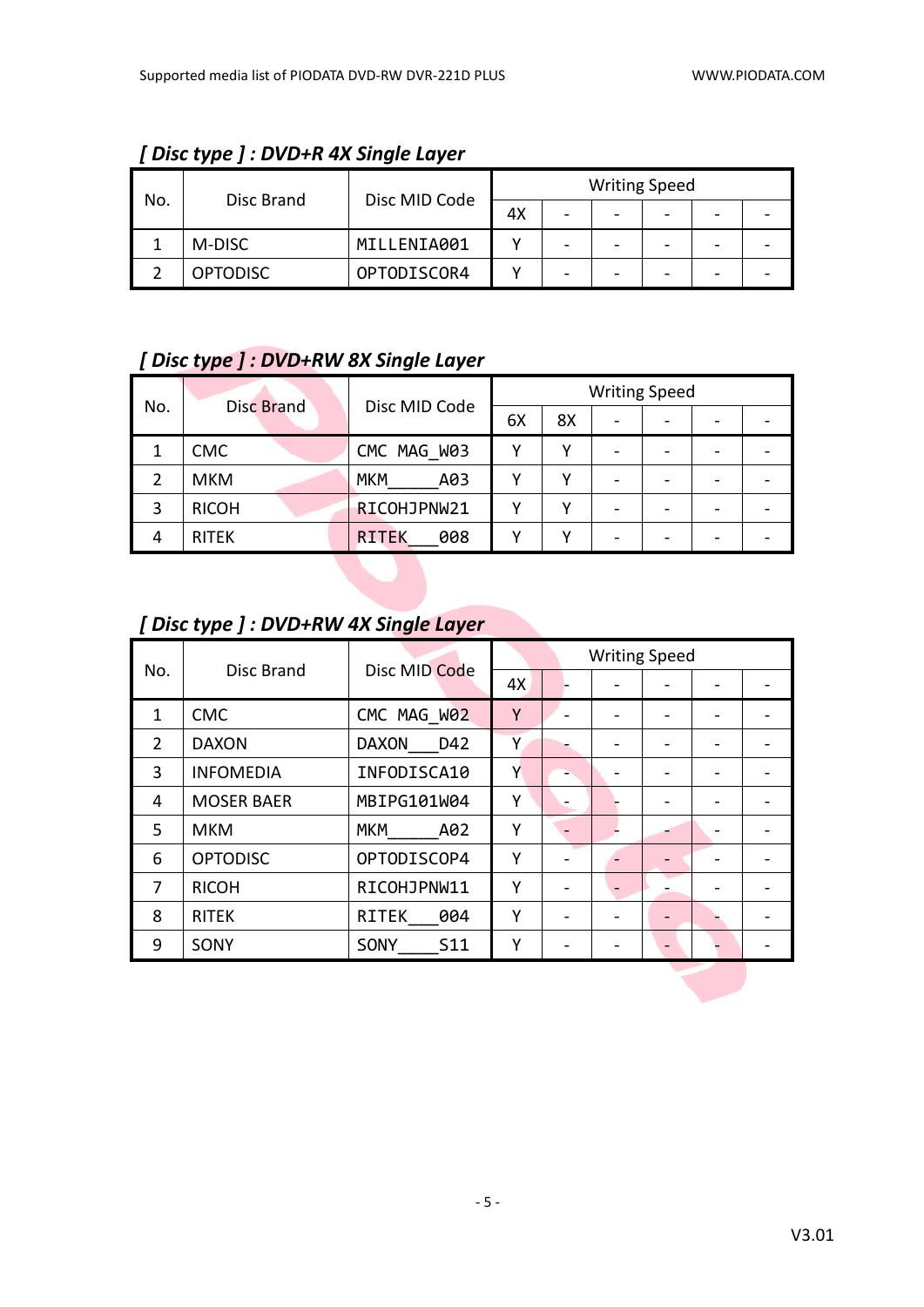|                | $\cdot$ r – $\cdot$ |                     |    |    |                      |                          |  |
|----------------|---------------------|---------------------|----|----|----------------------|--------------------------|--|
|                | Disc Brand          |                     |    |    | <b>Writing Speed</b> |                          |  |
| No.            |                     | Disc MID Code       | 4X | 6X | 8X                   |                          |  |
| 1              | <b>CMC</b>          | CMC MAG D03         | Υ  | Υ  | Υ                    |                          |  |
| $\overline{2}$ | <b>MOSER BAER</b>   | MBIPG101R10         | Υ  | Υ  | Υ                    |                          |  |
| 3              | <b>MOSER BAER</b>   | MBIPG101R12         | Υ  | Υ  | Υ                    |                          |  |
| 4              | <b>RICOH</b>        | RICOHJPND01         | Υ  | Υ  | Υ                    | $\overline{\phantom{0}}$ |  |
| 5              | <b>MKM</b>          | <b>MKM</b><br>003   | Υ  | Υ  | Υ                    | $\overline{\phantom{0}}$ |  |
| 6              | <b>RITEK</b>        | <b>RITEK</b><br>S04 | Υ  | Υ  | Υ                    |                          |  |
| 7              | <b>UME</b>          | UMEDISC DL1         | Υ  | Υ  | Υ                    |                          |  |
| 8              | <b>FTI</b>          | <b>R08</b><br>FTI   | Υ  |    |                      |                          |  |

*[ Disc type ] : DVD+R DL 8X (Double Layer) \**

*[ Disc type ] : DVD+R DL 2.4X (Double Layer) \**

| No. | Disc Brand | Disc MID Code     | <b>Writing Speed</b> |        |   |                          |   |  |  |
|-----|------------|-------------------|----------------------|--------|---|--------------------------|---|--|--|
|     |            |                   | 2.4X                 | $\sim$ | - | $\overline{\phantom{0}}$ | - |  |  |
|     | MKM        | <b>MKM</b><br>001 |                      | -      | - | -                        | - |  |  |

\* 8.7GB Overburn capability varies among drive model and region of purchase.

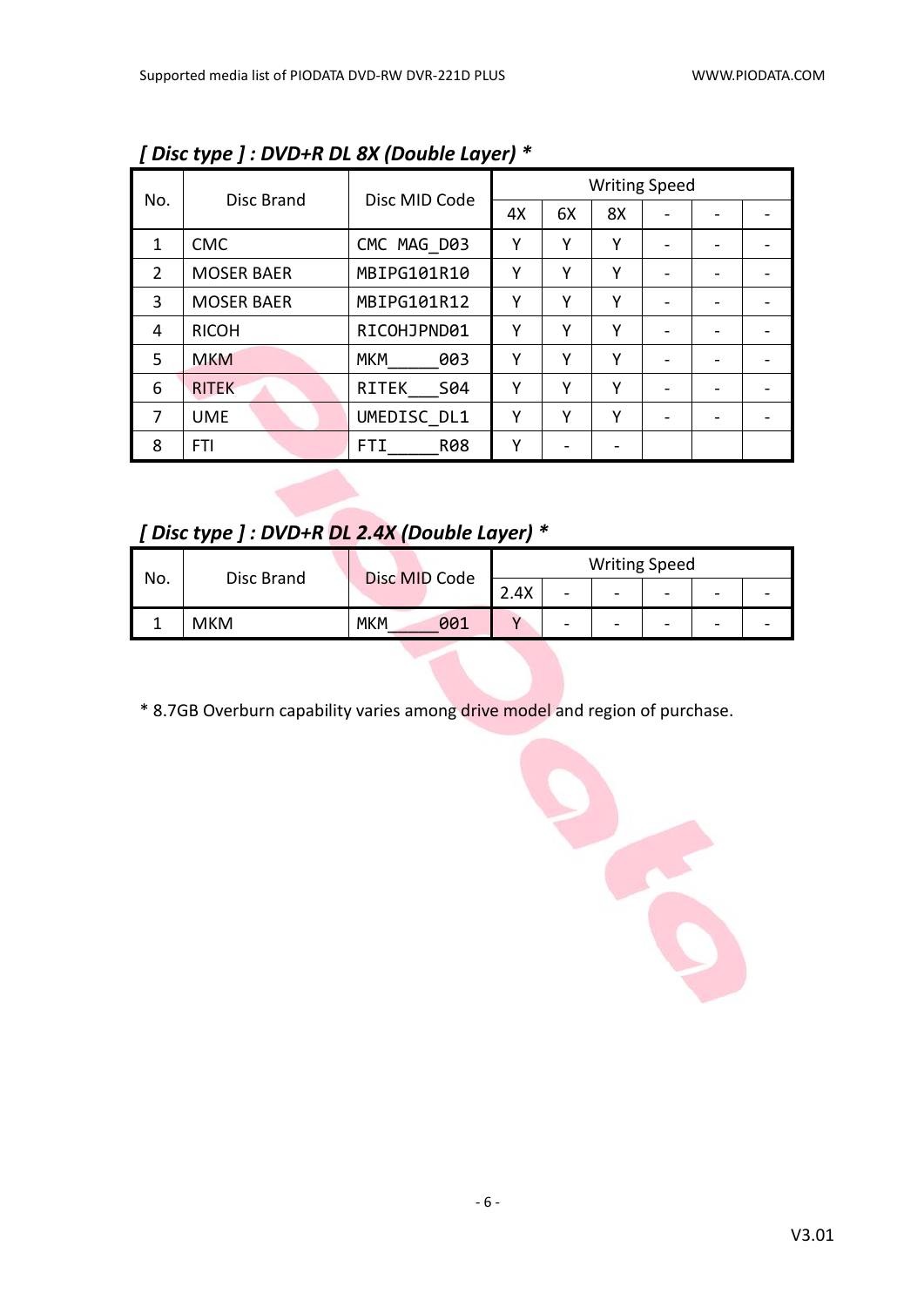## **Disc Group : CD-R**

#### *[ Disc type ] : CD-R 52X*

| No.            | Disc Brand         | Disc MID Code                   |    |     | <b>Writing Speed</b> |     |     |     |
|----------------|--------------------|---------------------------------|----|-----|----------------------|-----|-----|-----|
|                |                    | $($ Lead-In $\sim$ Lead-out $)$ | 8X | 16X | 24X                  | 32X | 40X | 48X |
| $\mathbf{1}$   | <b>CMC</b>         | $97:26.66 \approx 79:59.71$     | Y  | Υ   | Υ                    | Y   | Y   | Y   |
| $\overline{2}$ | <b>OPTODISC</b>    | $97:22.67 \approx 79:59.74$     | Υ  | Υ   | Υ                    | Υ   | Υ   | Y   |
| 3              | <b>PLASMON</b>     | $97:27.18 \approx 79:59.74$     | Υ  | Υ   | Υ                    | Υ   | Υ   | Y   |
| 4              | <b>MOSER BAER</b>  | $97:17.06 \approx 79:59.74$     | Υ  | Υ   | Υ                    | Y   | Y   | Y   |
| 5.             | МКМ                | $97:34.23 \approx 79:59.73$     | Y  | Υ   | Y                    | Y   |     |     |
| 6              | <b>PRINCO</b>      | $97:27.28 \approx 79:59.74$     | Υ  | Υ   | Υ                    | Υ   | Υ   |     |
| 7              | <b>PRODISC</b>     | $97:32.19 \approx 79:59.71$     | Υ  | Υ   | Υ                    | Υ   | Υ   | Υ   |
| 8              | <b>RITEK</b>       | $97:15.17 \approx 79:59.70$     | Υ  | Υ   | Υ                    | Υ   | Υ   | Y   |
| 9              | SONY               | $97:24.16 \approx 79:59.74$     | Y  | Υ   | Υ                    | Υ   | Υ   | Υ   |
| 10             | <b>TAIYO YUDEN</b> | $97:24.01 \approx 79:59.72$     | Υ  | Υ   | Y                    | Y   | Υ   | Υ   |
| 11             | <b>TDK</b>         | $97:15.05 \approx 79:59.74$     | Υ  | Υ   | Υ                    | Υ   | Y   | Y   |

#### *[ Disc type ] : CD-R 48X*

| No. |                | Disc MID Code               |    |     | <b>Writing Speed</b> |     |     |     |
|-----|----------------|-----------------------------|----|-----|----------------------|-----|-----|-----|
|     | Disc Brand     | l Lead-In ~ Lead-out        | 8X | 16X | 24X                  | 32X | 40X | 48X |
|     | <b>PRODISC</b> | $97:32.19 \approx 79:59.72$ |    |     |                      |     | -   |     |

#### *[ Disc type ] : CD-R DA 32X*

| No. | Disc Brand         | Disc MID Code               | <b>Writing Speed</b> |     |     |     |  |  |
|-----|--------------------|-----------------------------|----------------------|-----|-----|-----|--|--|
|     |                    | (Lead-In ~ Lead-out)        | 8x                   | 16x | 24x | 32x |  |  |
|     | SONY               | $97:24.15 \approx 79:59.74$ |                      |     |     |     |  |  |
|     | TDK                | $97:15.00 \approx 79:59.74$ |                      |     |     |     |  |  |
|     | <b>CMC</b>         | $97:26.66 \approx 79:59.74$ |                      |     |     |     |  |  |
| 4   | <b>TAIYO YUDEN</b> | $97:24.01 \approx 79:59.73$ |                      |     |     |     |  |  |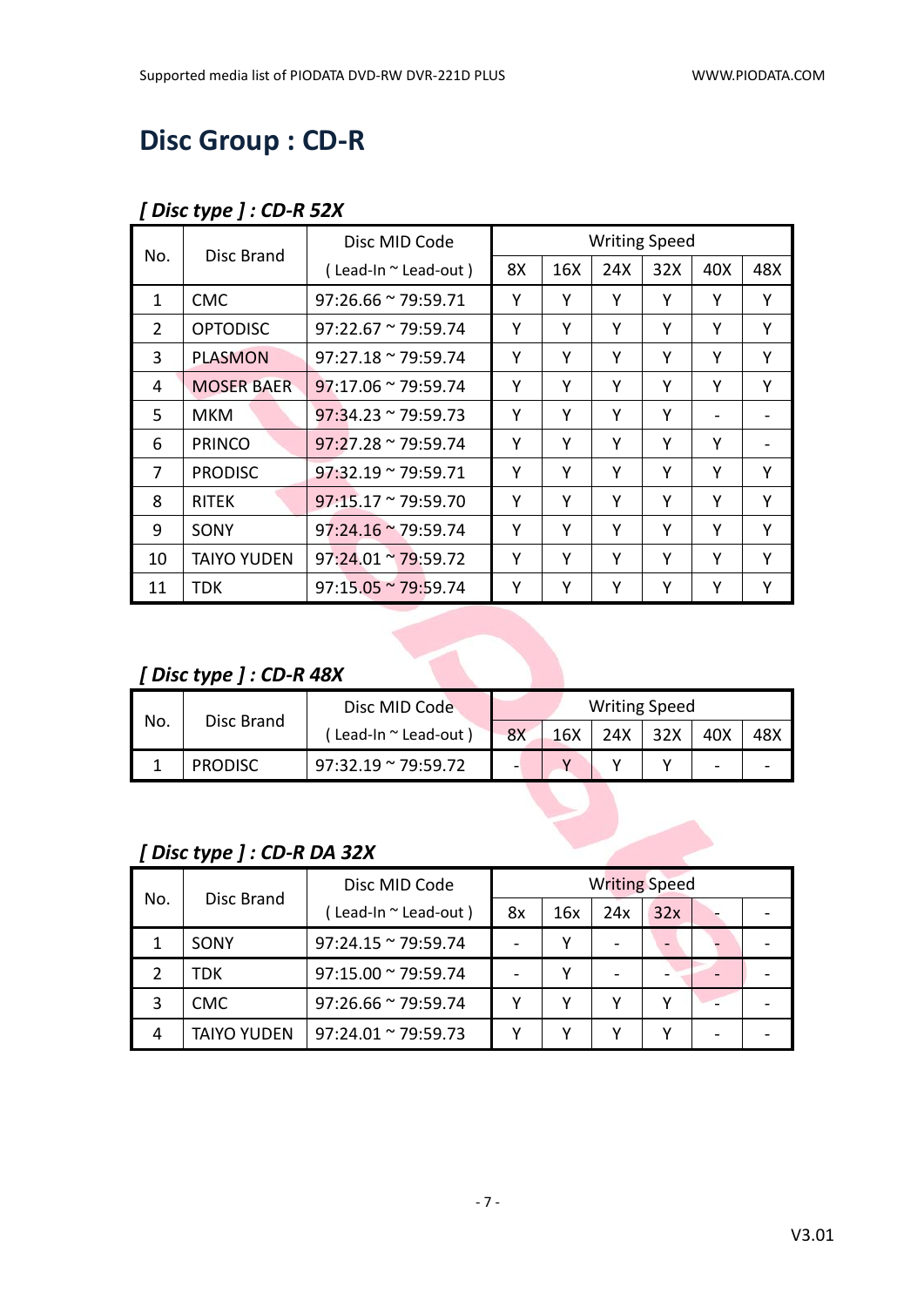|     |            | Disc MID Code               |     |     | <b>Writing Speed</b>     |  |  |
|-----|------------|-----------------------------|-----|-----|--------------------------|--|--|
| No. | Disc Brand | Lead-In $\sim$ Lead-out )   | 24X | 32X | $\overline{\phantom{a}}$ |  |  |
|     | <b>MKM</b> | $97:34.25 \approx 74:43.00$ |     |     | -                        |  |  |
|     | <b>MKM</b> | $97:34.25$ ~ 79:59.74       |     |     | -                        |  |  |

*[ Disc type ] : CD-RW Ultra Speed+ (32X media)*

#### *[ Disc type ] : CD-RW Ultra Speed (24X media)*

| No. | <b>Disc Brand</b> | Disc MID Code               |     |     | <b>Writing Speed</b> |   |  |
|-----|-------------------|-----------------------------|-----|-----|----------------------|---|--|
|     |                   | Lead-In ~ Lead-out)         | 16X | 24X | -                    | - |  |
|     | <b>MKM</b>        | $97:34.24 \approx 74:43.00$ |     |     | -                    |   |  |
|     | <b>MKM</b>        | $97:34.24 \approx 79:59.74$ |     |     | -                    |   |  |

#### *[ Disc type ] : CD-RW High Speed (4X—10X)*

|               |                   | Disc MID Code               |                 | <b>Writing Speed</b> |  |  |
|---------------|-------------------|-----------------------------|-----------------|----------------------|--|--|
| No.           | Disc Brand        | (Lead-In "Lead-out)         | 10 <sub>X</sub> |                      |  |  |
|               | <b>CMC</b>        | $97:26.65 \approx 79:59.74$ | v               |                      |  |  |
| $\mathcal{P}$ | <b>INFOMEDIA</b>  | $97:25.30 \approx 79:59.73$ | Y               |                      |  |  |
| 3             | <b>MOSER BAER</b> | $97:17.01 \approx 79:59.74$ | Υ               |                      |  |  |
| 4             | <b>MKM</b>        | $97:34.23 \approx 74:43.00$ | γ               |                      |  |  |
| 5             | <b>MKM</b>        | $97:34.23 \approx 79:59.74$ | Υ               |                      |  |  |
| 6             | <b>PRINCO</b>     | $97:27.29 \approx 79:59.74$ | Υ               |                      |  |  |
|               | <b>RITEK</b>      | 97:10.00 ~ 79:59.74         | Y               |                      |  |  |

#### *[ Disc type ] : CD-RW Normal Speed (4X)*

| No.           | Disc Brand      | Disc MID Code               | <b>Writing Speed</b> |  |  |  |  |
|---------------|-----------------|-----------------------------|----------------------|--|--|--|--|
|               |                 | (Lead-In ~ Lead-out)        | 4X                   |  |  |  |  |
| 1             | <b>OPTODISC</b> | $97:22.60 \approx 79:59.74$ | v                    |  |  |  |  |
| $\mathcal{P}$ | <b>CMC</b>      | $97:26.65 \approx 79:59.74$ | v                    |  |  |  |  |
| 3             | <b>MKM</b>      | $97:34.22 \approx 74:43.00$ | γ                    |  |  |  |  |
| 4             | <b>MKM</b>      | $97:34.22 \approx 79:59.74$ | γ                    |  |  |  |  |
| 5             | <b>RICOH</b>    | $97:27.00 \approx 74:12.00$ | γ                    |  |  |  |  |
| 6             | <b>RITEK</b>    | $97:10.00 \approx 79:59.74$ | v                    |  |  |  |  |